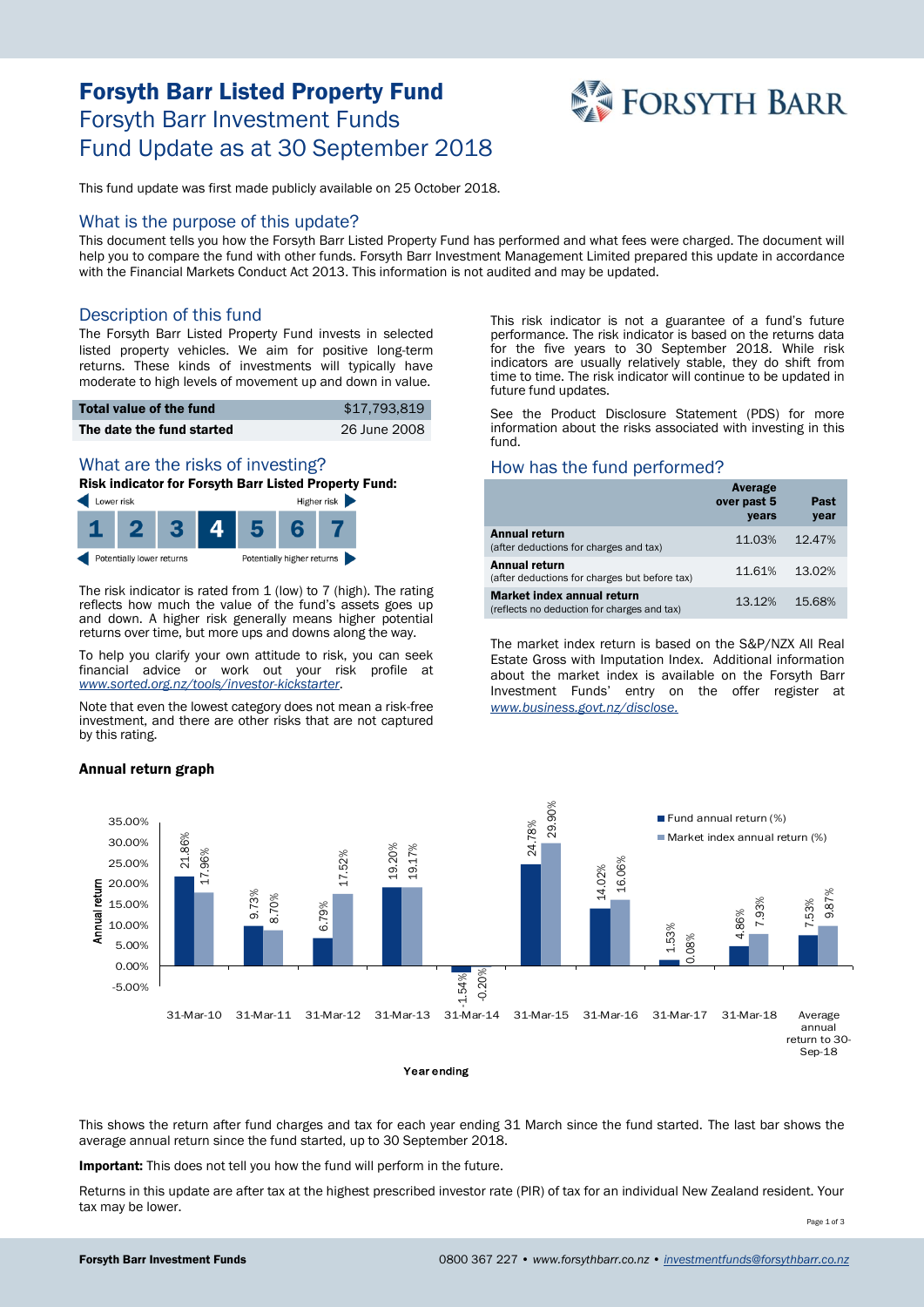# What fees are investors charged?

Investors in the Forsyth Barr Listed Property Fund are charged fund charges. In the year to 31 March 2018 these were:

|                                                          | % of net asset<br>value <sup>1</sup> |
|----------------------------------------------------------|--------------------------------------|
| <b>Total fund charges</b>                                | 1.32%                                |
| Which are made up of:                                    |                                      |
| Total management and administration<br>charges including | 1.32%                                |
| Manager's basic fee                                      | 1.27%                                |
| Other management and<br>administration charges           | 0.05%                                |
| <b>Total performance-based fees</b>                      | 0.00%                                |
|                                                          | Dollar amount per<br>investor        |
| Other charges                                            | \$0.0                                |

Investors are not currently charged any other fees. See the PDS for more information about fees.

Small differences in fees and charges can have a big impact on your investment over the long term.

## Example of how this applies to an investor

Jane had \$10,000 in the fund at the start of the year of the year, Jane received a return after fund charges were deducted but before tax of \$1,302 (that is 13.02% of her initial \$10,000). This gives Jane a total return after tax of \$1,247 for the year.

## What does the fund invest in?

This shows the types of assets that the fund invests in.

#### Actual investment mix



## Target investment mix

| Cash and cash equivalents    | 5.00%    |
|------------------------------|----------|
| New Zealand fixed interest   | 0.00%    |
| International fixed interest | 0.00%    |
| Australasian equities        | 20.00%   |
| International equities       | 5.00%    |
| Listed property              | 70.00%   |
| Unlisted property            | 0.00%    |
| Commodities                  | 0.00%    |
| Other                        | $0.00\%$ |

#### Top 10 investments

|                | <b>Name</b>                             | Percentage of<br>fund net assets | <b>Type</b>               | <b>Country</b> | <b>Credit rating</b><br>(if applicable) |
|----------------|-----------------------------------------|----------------------------------|---------------------------|----------------|-----------------------------------------|
| $\mathbf 1$    | Kiwi Property Group Limited             | 17.41%                           | Listed property           | New Zealand    |                                         |
| 2              | Precinct Properties New Zealand Limited | 15.01%                           | Listed property           | New Zealand    |                                         |
| 3              | Goodman Property Trust                  | 14.00%                           | Listed property           | New Zealand    |                                         |
| 4              | Property For Industry Limited           | 9.51%                            | Listed property           | New Zealand    |                                         |
| 5              | <b>Stride Property Group</b>            | 8.20%                            | Listed property           | New Zealand    |                                         |
| 6              | Vital Healthcare Property Trust         | 7.11%                            | Listed property           | New Zealand    |                                         |
| $\overline{7}$ | Investore Property Limited              | 4.84%                            | Listed property           | New Zealand    |                                         |
| 8              | <b>ANZ Cash Deposit</b>                 | 3.95%                            | Cash and cash equivalents | New Zealand    | $AA-$                                   |
| 9              | Metlifecare Limited                     | 2.91%                            | Australasian equities     | New Zealand    |                                         |
| 10             | <b>Stockland Corporation Limited</b>    | 2.83%                            | Listed property           | Australia      |                                         |

The top 10 investments make up 85.77% of the fund.

We actively manage the fund's foreign currency exposures. As at 30 September 2018, these exposures represented 15.62% of the value of the fund and were unhedged.